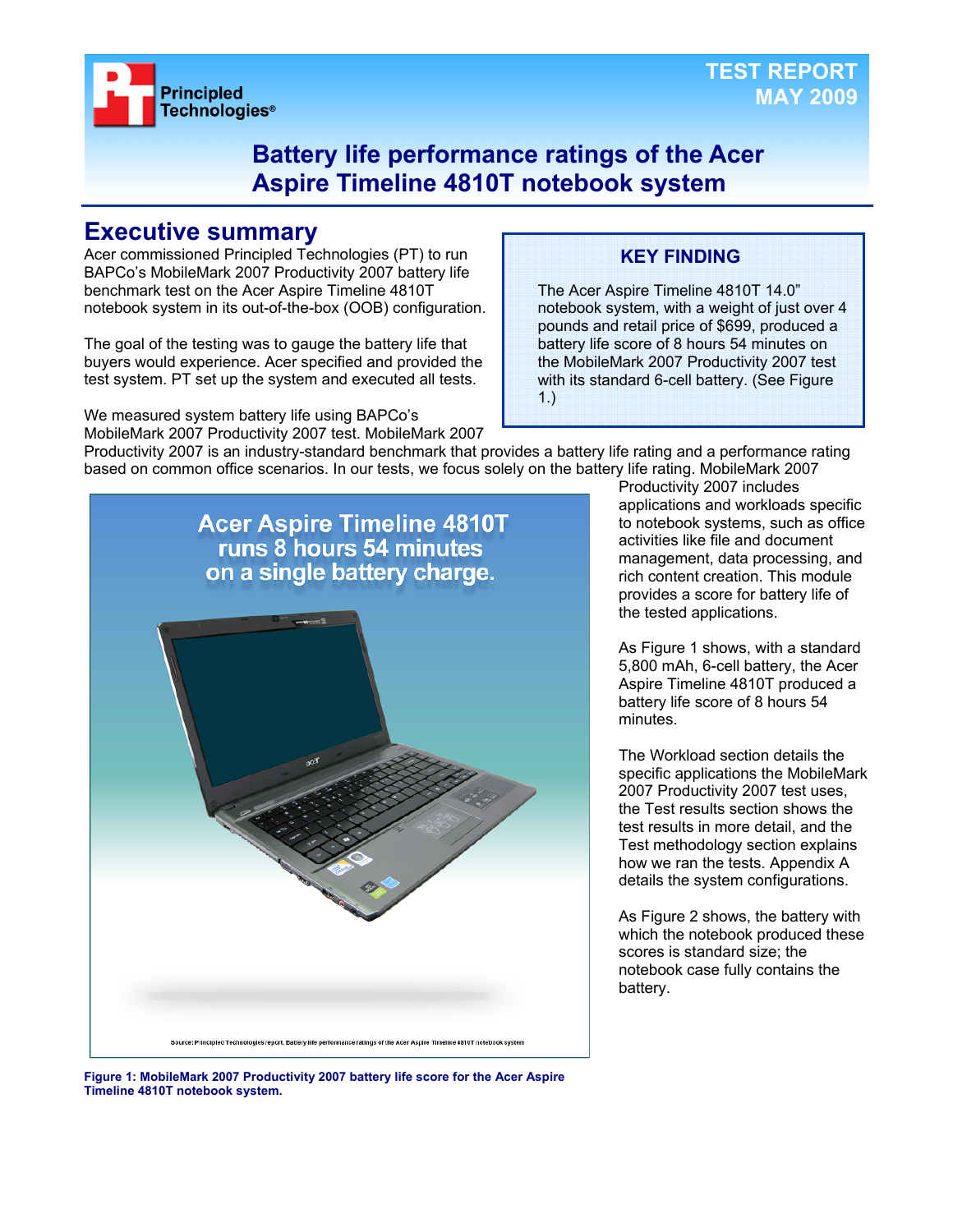

**Figure 2: Alternate view of the Acer Aspire Timeline 4810T notebook system. The notebook case fully contains the battery.** 

### **Workload**

Our goal was to see how long the Acer Aspire Timeline 4810T notebook battery would last running BAPCo's MobileMark 2007 Productivity 2007 battery life benchmark test. MobileMark 2007 is an industry-standard benchmark BAPCo created to measure system battery life and performance.

MobileMark 2007 Productivity 2007 consists of the following applications and corresponding tasks: Microsoft Project 2003 (project management), Microsoft Excel 2003 (calculation sheets), Microsoft Outlook 2003 (emails, calendars, scheduler), Microsoft PowerPoint 2003 (slide presentations), Microsoft Word 2003 (formatted text documents), WinZip Computing and WinZip Pro 10.0 (compressed archives), Adobe Photoshop CS2 (manipulated and compressed images), Adobe Illustrator CS2 (manipulated images), and Adobe Flash 8 (vector graphics, animation).

MobileMark 2007 measures system battery life in minutes. MobileMark 2007 records system battery life at the start of the Productivity 2007 benchmark, and repeats the benchmark workload until the system battery life is depleted, or until the notebook

system powers down due to low battery life. At the 7 percent battery life setting, MobileMark 2007 records a timestamp once per minute. At the end of the benchmark, it compares the beginning timestamp to the final (last recorded) timestamp. MobileMark 2007 derives its system battery life rating as the number of minutes between the start and end timestamps.

We followed the run rules that MobileMark 2007 specifies here: http://www.bapco.com/support/mobilemark2007/Manual/rules.html.

### **Test results**

Figure 3 presents the MobileMark 2007 Productivity 2007 median battery life rating for the Acer Aspire Timeline 4810T notebook system. We conducted one conditioning run followed by three Official MobileMark 2007 Productivity 2007 runs. (Complete test results appear in Appendix B.)

Because screen brightness can affect the amount of energy a system consumes, we check the brightness of every system we test and adjust it when necessary. We set the levels of brightness to match as closely as possible and to meet MobileMark's required minimum brightness of 60 nits. We tested the system at 77 nits.

| Acer Aspire Timeline 4810T (77 nits) |
|--------------------------------------|
|                                      |
| 8:54                                 |
|                                      |

**Figure 3: MobileMark 2007 Productivity 2007 scores for the Acer Aspire Timeline 4810T notebook system we tested.**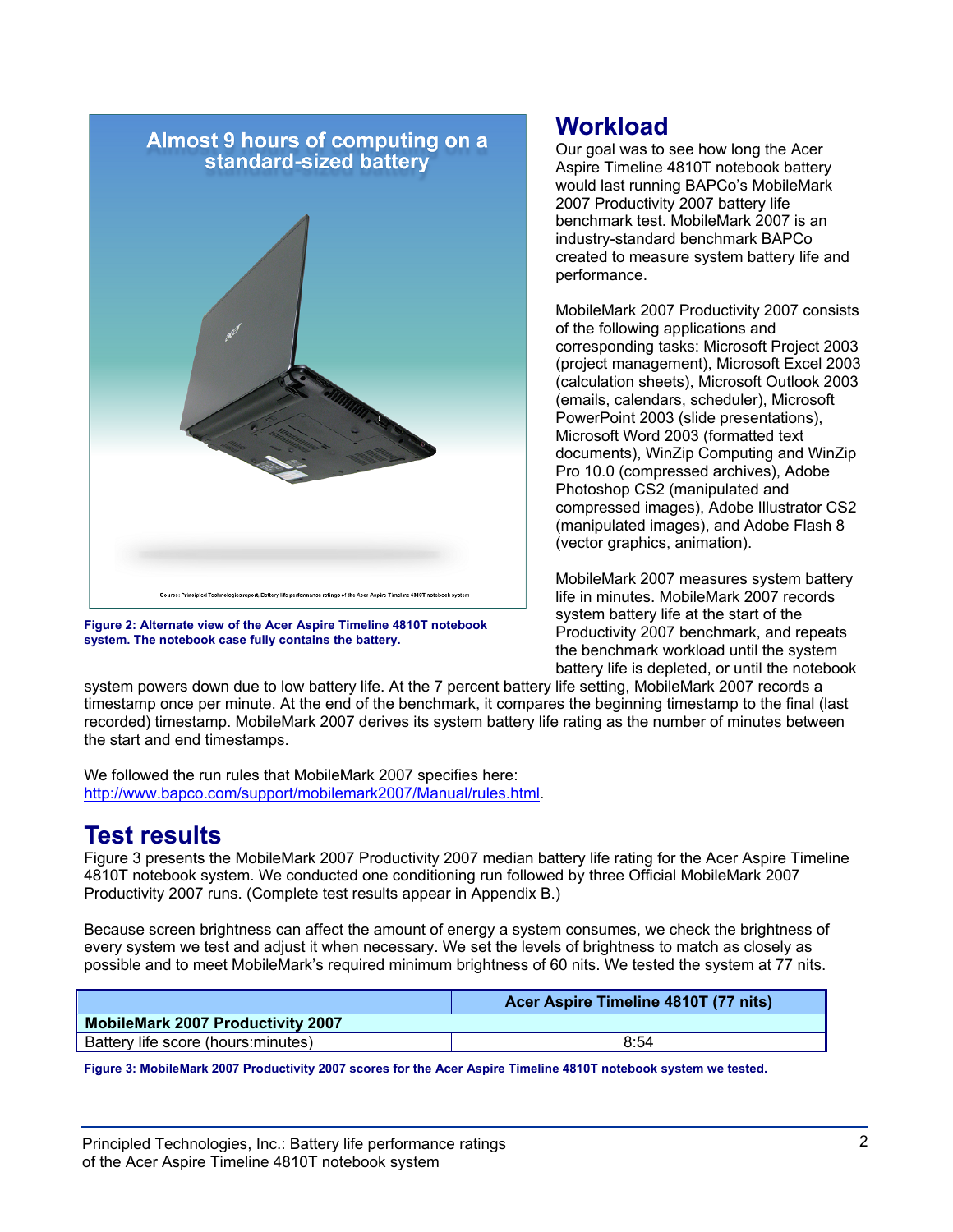## **Test methodology**

This section details the methodologies we followed in testing the system.

#### **Initial setup**

When the system arrived, we unpacked it and set it up. We went through the following process with Windows Vista Home Premium the first time we booted it:

- 1. At the Set up Windows screen, select United States, English and U.S. keyboard, and click Next.
- 2. At the Microsoft and Manufacturer End User License Agreements, select Yes, I accept them, and click Next.
- 3. Enter a user name.
- 4. Leave the password blank, and click Next.
- 5. Name the computer with its model, and click Next.
- 6. At the Help protect Windows automatically screen, click Ask me later (because our goal is to test the PC as it came directly out of the box).
- 7. At the Review your time and date settings, select Eastern Time, and click Next.
- 8. At the Thank you screen, click Start.
- 9. At the MyWinLocker Initialization dialog, click Start.
- 10. Type confirm a master password Password1, and click Next.
- 11. Click Ok to exit MyWinLocker.
- 12. At the registration screen, select No, from the reseller question, and click Next.
- 13. Fill out the registration information, uncheck the box for services and updates, and click Next.
- 14. Select Personal use and Place of Purchase, and click Register.

#### **Capturing an image of the hard drive**

We used Symantec's Ghost product to capture an exact image of the hard disk. We followed this process to capture the image:

- 1. Restart the computer.
- 2. Insert a bootable network CD.
- 3. At the Current Configuration dialog screen, press the Escape key to accept the automatic network options.
- 4. At the DOS command prompt, use the net use command to map a network drive to the dedicated Ghost image server: type net use  $z: \{\gh{\oslash} x\}$  and press Enter.
- 5. Type  $z:$  to change to the mapped drive.
- 6. Type ghost and press Enter.
- 7. At the Symantec Ghost screen, click OK.
- 8. Select Local→Disk→To Image.
- 9. Click OK.
- 10. Select the Primary disk, and click OK.
- 11. Click Save.
- 12. At the Compress Image dialog, select Fast.
- 13. At the Proceed dialog, select Yes.
- 14. When the ghost image is complete, click OK, and exit Ghost.
- 15. Reboot the computer.

#### **MobileMark 2007**

#### **Antivirus software conflicts**

MobileMark 2007 is not compatible with any virus-scanning software, so we uninstalled any such software that is present on the notebook PCs before we installed the benchmark.

#### **Pre-installed software conflicts**

MobileMark 2007 installs the following applications, which its test scripts employ:

- $\bullet$  Adobe Photoshop 6.0.1
- InterVideo WinDVD 6.0
- $\bullet$  Macromedia Flash 5.0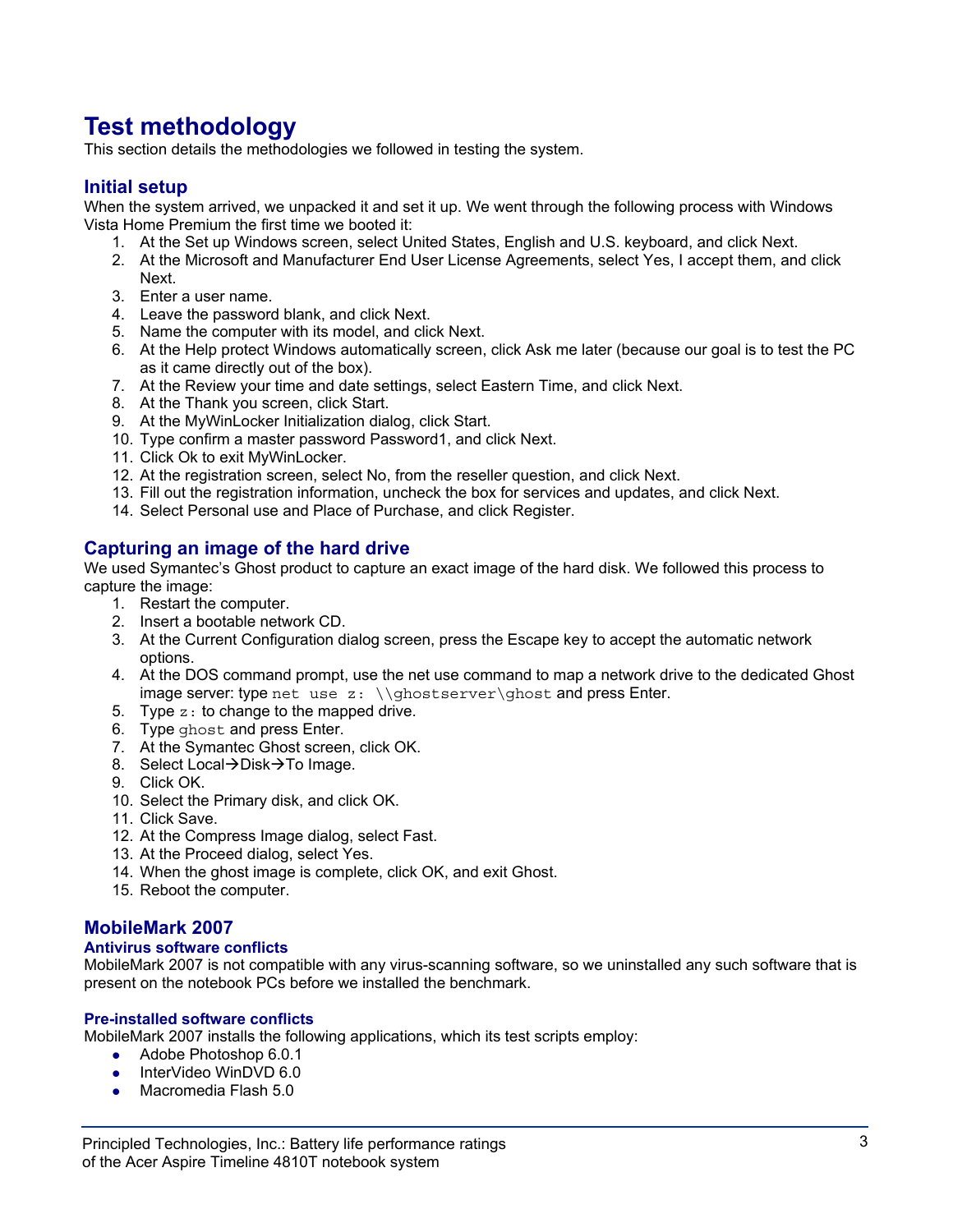- $\bullet$  Microsoft Excel 2002
- Microsoft Outlook 2002
- Microsoft PowerPoint 2002
- Microsoft Word 2002
- Netscape Communicator 6.01
- Network Associates McAfee VirusScan 5.13
- WinZip Computing WinZip 8.0

If any of these applications are already on the system under test, they could cause problems with the benchmark due to software conflicts. To avoid any such issues, before we installed the benchmark, we uninstalled all conflicting pre-installed software applications, including different versions of any of the programs MobileMark uses.

#### **Displaying brightness and power settings**

Because the brightness of a notebook's display affects its battery life, BAPCo requires that, before you test with MobileMark 2007, you make sure the brightness of the notebook's monitor is greater than or equal to 60 nits on a completely white screen while the notebook is unplugged and running on battery power. The measurement follows the standards from the Video Electronics Standards Association (www.vesa.org/Standards/summary/2001\_6a.htm).

We complied with this standard for all the tests we ran by setting the notebook PC's brightness as close to 60 nits as we could without going below that brightness level. We used the following procedure, which assumes we began with the notebook plugged into the power supply, to meet this requirement before we started each test:

- 1. To create a completely blank, white screen, open Microsoft Paint by clicking Start $\rightarrow$ All Programs→Accessories→Paint.
- 2. Open the Attributes by pressing Ctrl+E.
- 3. Enter dimensions that are larger than the current screen resolution. For example, if the screen resolution is 1280 x 800, type 1600 for Width and 1200 for Height.
- 4. Click OK.
- 5. Press Ctrl+F to view the bitmap image and render the screen totally white.
- 6. Wait 45 minutes to allow the screen to warm.
- 7. Unplug the notebook from the power supply, and measure the display's brightness using a luminance meter in the center of the screen. (We use the Gossen Mavolux5032C.)
- 8. If the reading is below or significantly greater than 60 nits, use the notebook's keyboard screenbrightness-adjustment keys to bring the display as close to 60 nits as possible, then retest.
- 9. Allow the notebook to run on battery power for 10 minutes, re-measure the display, and adjust the brightness up or down as necessary.
- 10. Verify that the notebook saved the brightness setting by plugging in the system, unplugging it, and taking another reading. If the notebook did not save this setting, use its power-management application(s) to set the brightness appropriately, and save that setting.

#### **MobileMark 2007 Auto-configuration Tool**

This tool supports three levels of configuration:

- 1 . Only make changes that are REQUIRED in order for the benchmark to run.
- 2 . Additionally, make changes that are RECOMMENDED for repeatable results.
- 3 . Additionally, make changes that help ensure best results.

We choose Level 3 in the Auto-configuration tool unless the client specifically asks us to choose a different level or to manually set the power options.

The MobileMark Auto-configuration tool makes the following configuration changes at each of the three levels:

#### **Level 1—Required**

- Creates and activates a new power scheme that it names MobileMark 2007.
- Disables hibernate, standby, and display standby.

Principled Technologies, Inc.: Battery life performance ratings 4 of the Acer Aspire Timeline 4810T notebook system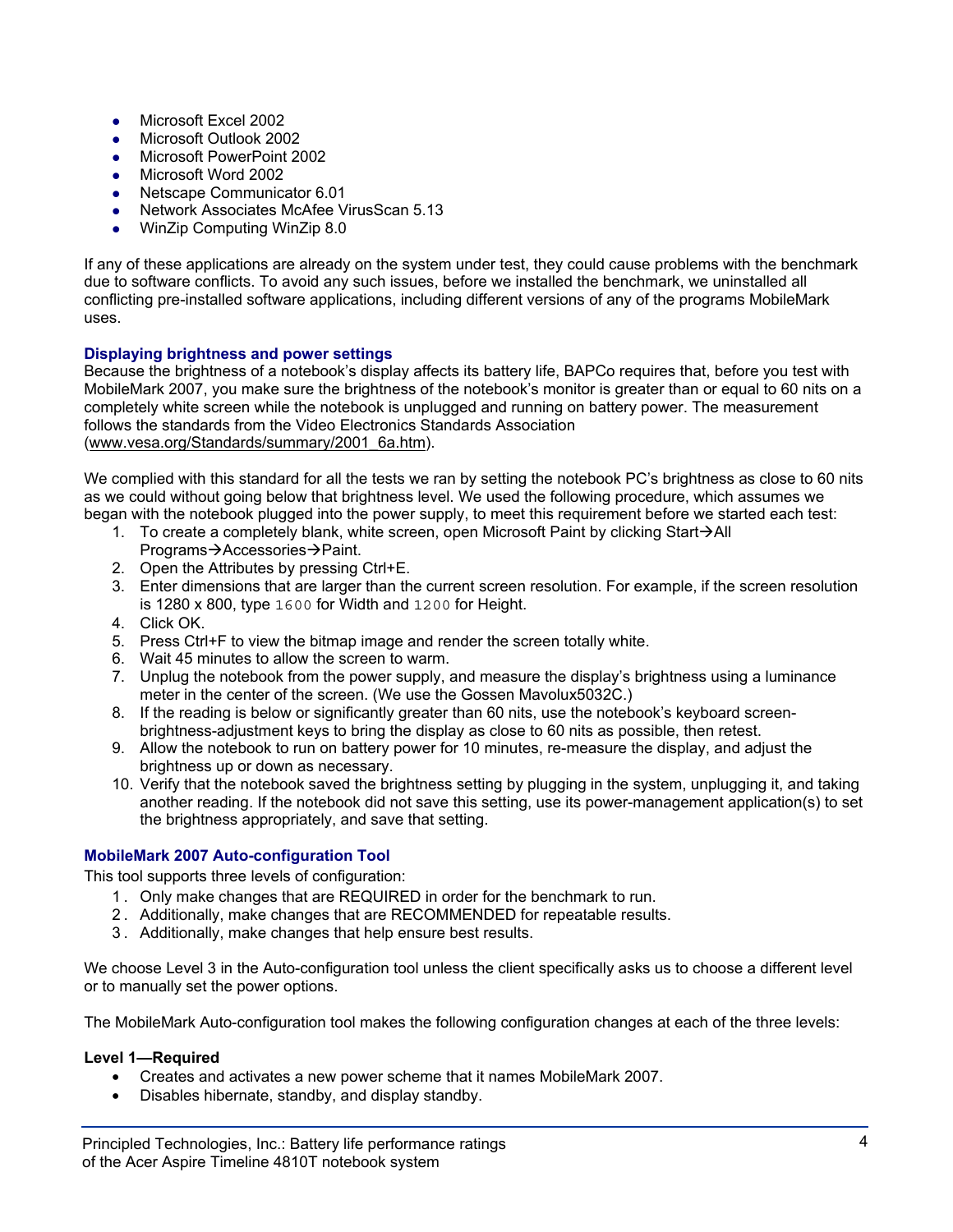- Sets hard drive timeout and CPU power management.
- See the following POWER SCHEMES section for details on this scheme.
- Disables Screen Saver.
- Disables Windows Update.
- Disables Desktop Cleanup Wizard.
- Disables User Account Control (UAC).
- Disables Sidebar.

#### **Level 2—Recommended**

- Completes Level 1 steps.
- Disables Windows Security Center warning messages.
- Disables Windows Firewall.
- Disables incoming Remote Desktop connections.
- Disables Windows Error Reporting to Microsoft.
- Prevents the Welcome Center from running at startup.

#### **Level 3—Best scores**

- Completes Level 1 and Level 2.
- Disables Windows Defender.

#### **Power schemes**

The MobileMark Auto-configuration tool creates a MobileMark 2007 power scheme which makes the following power option changes:

- a . Additional settings:
- Require a password on wakeup: No
- b . Hard disk:
	- Turn off hard disk after: 3 minutes
- c . Wireless Adapter Settings:
	- Power Saving Mode: Maximum Power Saving
- d. Sleep:
	- Sleep after: Never
- e . USB settings
	- USB selective suspend setting: Enabled
- f . Power buttons and lid:
	- Lid close action: Do nothing
	- Power button action: Shut down
	- Sleep button action: Sleep
	- Start menu power button: Shut down
- g . PCI Express:
	- Link State Power Management: Maximum power savings
- h . Processor power management:
	- Minimum processor state: 5%
	- Maximum processor state: 100%
- i. Search and Indexing:
	- Power Savings Mode: Power Saver
- j. Display:
	- Turn off display after: Never
	- Adaptive display: Off (Extends the time that Windows waits to turn off the display)
	- Display brightness: 100% (We then adjust the brightness % to be no less than 60 nits)
- k . Multimedia settings:
	- When sharing media: Prevent idling to sleep
- I. Battery:
	- Critical battery action: Shut down (on battery), Do nothing (plugged in)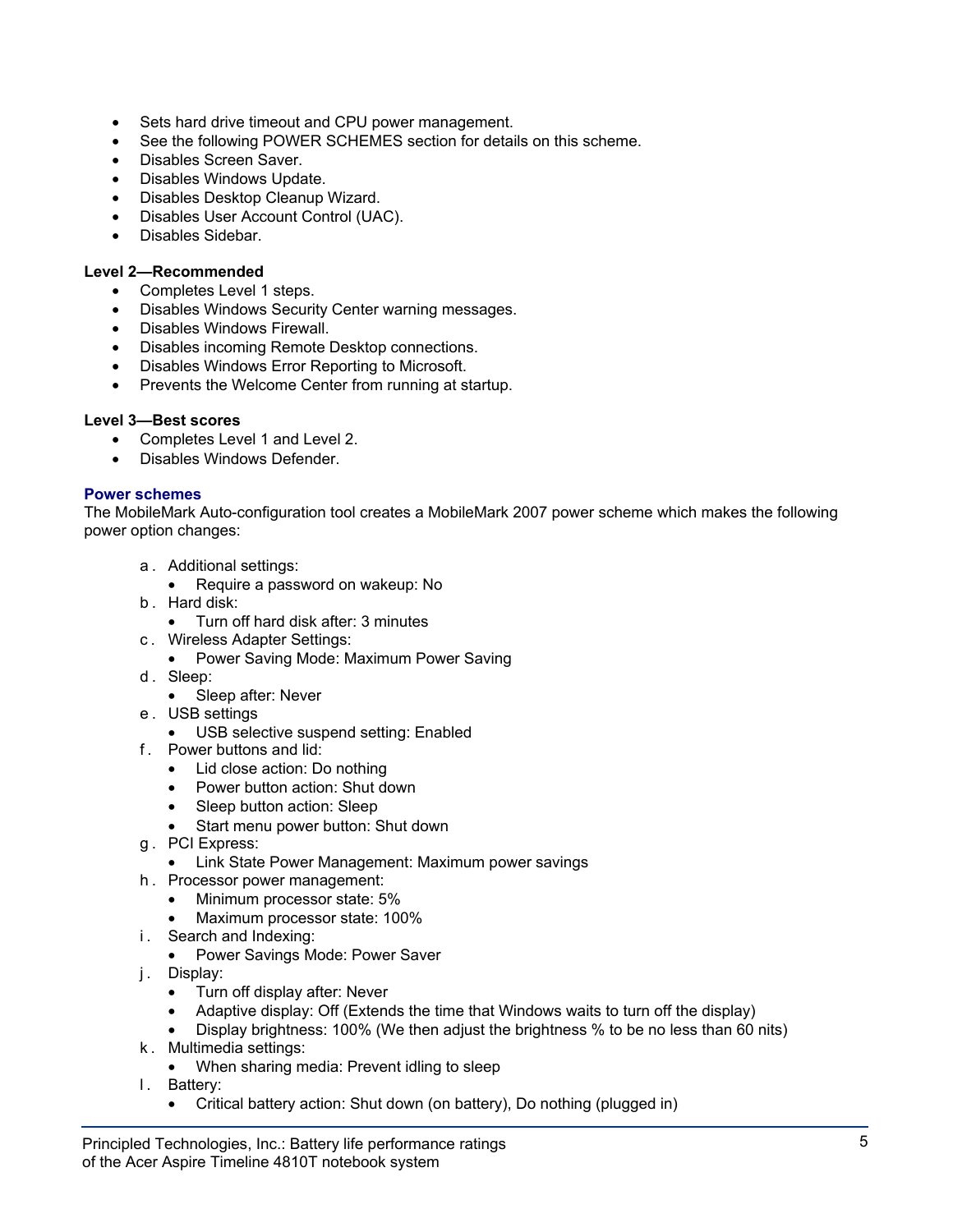- Low battery level: 0%
- Critical battery level: 0%
- Low battery notification: Off
- Low battery action: Do nothing

#### **Installing MobileMark 2007**

- 1. Reset the notebook to the base image using Symantec's Ghost product.
- 2. Turn off the wireless network adapter by using the external toggle switch.
- 3. Insert the MobileMark 2007 Install DVD in the notebook PC's DVD drive.
- 4. At the Welcome screen, click Next.
- 5. Accept the license agreement, and click Next.
- 6. At the Ready to Install the Program screen, click Install.
- 7. Run the BAPCo Auto-configuration tool, v.1.3.2, to set the power options:
	- a. Insert the Auto-configuration tool in the notebook PC's DVD drive.
	- b. Double-click BAPCo AutoConfig.exe.
	- c. Type M to choose MobileMark 2007.
	- d. Type 3 to choose the changes that produce the best possible scores.
- 8. Adjust the screen brightness to no less than 60 nits:
	- a. Click the Windows start button, and type power options in the Windows Start Search box.
		- b. Click Change plan settings.
		- c. Click Change advanced power settings.
		- d. Expand the Display option, and change the Display brightness on battery and plugged in, to the correct percentage that produces no less than 60 nits.
- 9. Disable automatic disk defragmentation:
	- a. Click the Windows start button, and type disk defragmenter in the Windows Start Search box.
	- b. Uncheck the box next to Run on a schedule.
- 10. Disable System Protection:
	- a. Click the Windows start button, and type System in the Windows Start Search box.
	- b. Click System Protection.
	- c. Uncheck all disks that are protected, and click Apply.
- 11. Disable Windows Desktop Search indexing:
	- a. Click the Windows start button, and type Indexing Options in the Windows Start Search box.
	- b. Click Modify.
	- c. Click Show all locations.
	- d. Under Summary of selected locations, highlight each Included Location listed, which will automatically take you to the indexed location.
	- e. Under Change selected locations, uncheck the boxes next to each indexed location.
- 12. Defragment the hard drive(s):
	- a. Click the Windows start button, and type disk defragmenter in the Windows Start Search box.
	- b. Click Defragment now.

#### **Conditioning the battery**

- 1. Plug the AC power adapter into the notebook PC, and completely charge the battery.
- 2. Install MobileMark 2007 v1.05, following the steps we outlined in the Installing MobileMark 2007 section earlier in this section.
- 3. Double-click the MobileMark 2007 icon on the desktop.
- 4. Highlight the Productivity 2007 item in the left panel.
- 5. Type System Conditioning as the name for this test in the Project Name field at the top-right panel, and click Next Step.
- 6. If MobileMark lists no problems or warnings, click Next Step. If it does list any problems or warnings, close MobileMark 2007, and correct the problem(s) before proceeding.
- 7. Unplug the AC power adapter. The Productivity 2007 test begins immediately.
- 8. The test is complete when the notebook PC has fully depleted its battery and is no longer operational when running on battery power.
- 9. Plug the AC power adapter into the notebook PC, and completely charge the battery.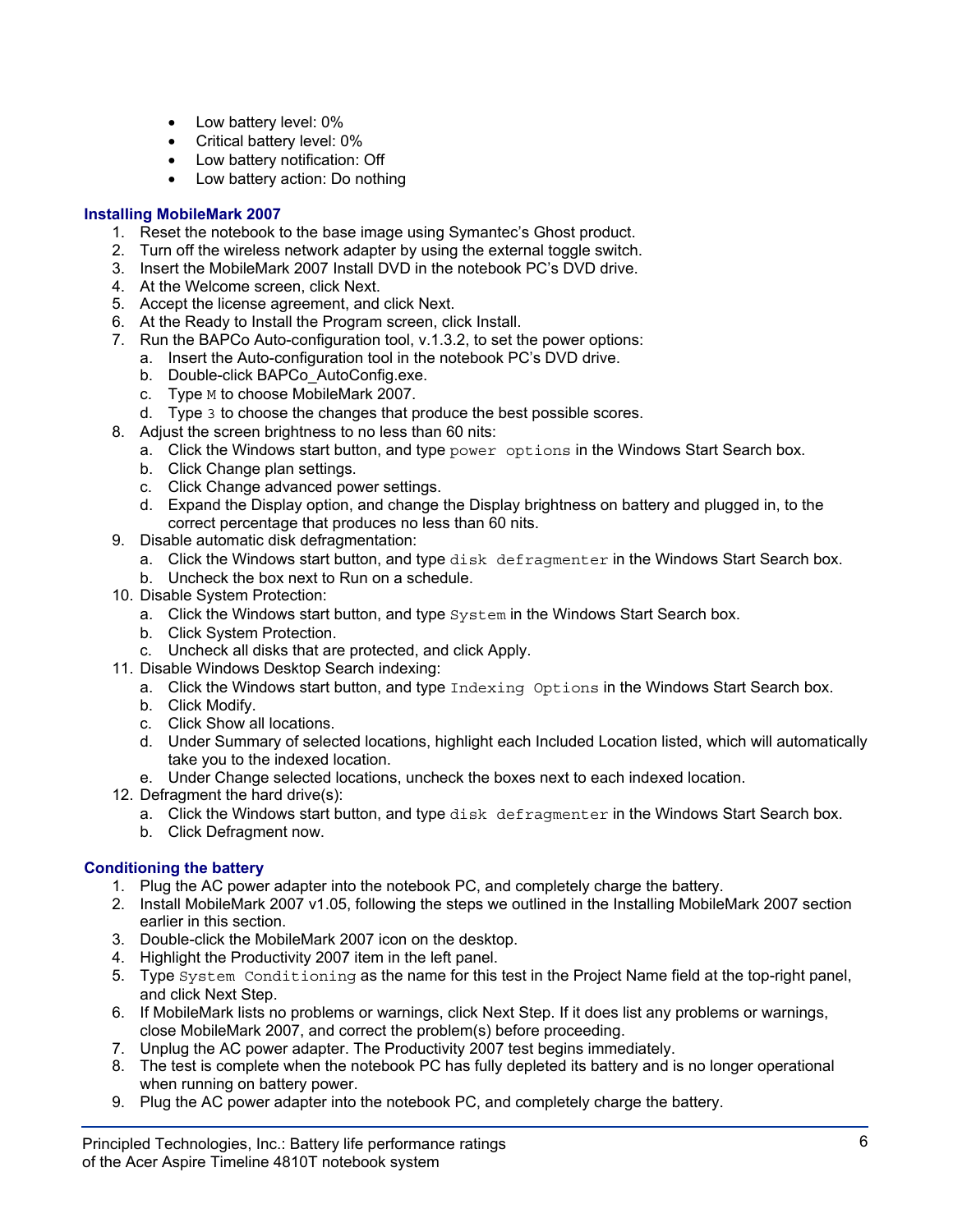#### **Measuring battery life**

We performed the following steps to run the MobileMark Productivity 2007 benchmark:

- 1. Double-click the MobileMark 2007 icon on the desktop.
- 2. Select the Productivity 2007 test by highlighting it in the left panel.
- 3. Enter a name for this test in the Project Name field in the top right panel, and click Next Step.
- 4. If MobileMark lists no problems or warnings, click Next. If it does list any problems or warnings, close MobileMark 2007, and correct the problem(s) before proceeding.
- 5. Unplug the AC power adapter. The test begins immediately.
- 6. The Productivity 2007 test is complete when the notebook PC has fully depleted its battery and is no longer operational when running on battery power.

We executed the Productivity 2007 test three times on the system and took the median battery life run as the representative score for that test.

#### **Getting the MobileMark 2007 results**

After each MobileMark test completed, we plugged the AC power adapter into the notebook PC and turned on the system. MobileMark 2007 started automatically after the system booted, analyzed the test scores, and opened the Test Results Viewer with the results from the last test.

To submit these results to BAPCo, we saved the test results directory. To do so, we performed the following steps:

- 1. Browse to the C:\ Program Files\BAPCo\MobileMark 2007\results directory:
	- a. Select My Computer.
	- b. Select Local Disk (C:).
	- c. Select the Program Files directory.
	- d. Select the BAPCo directory.
	- e. Select the MobileMark2007 directory.
	- f. Select the results directory. (Note: The name of the directory for the Productivity 2007 results is the name you gave the test in Step 3 of the MobileMark Productivity 2007 process.)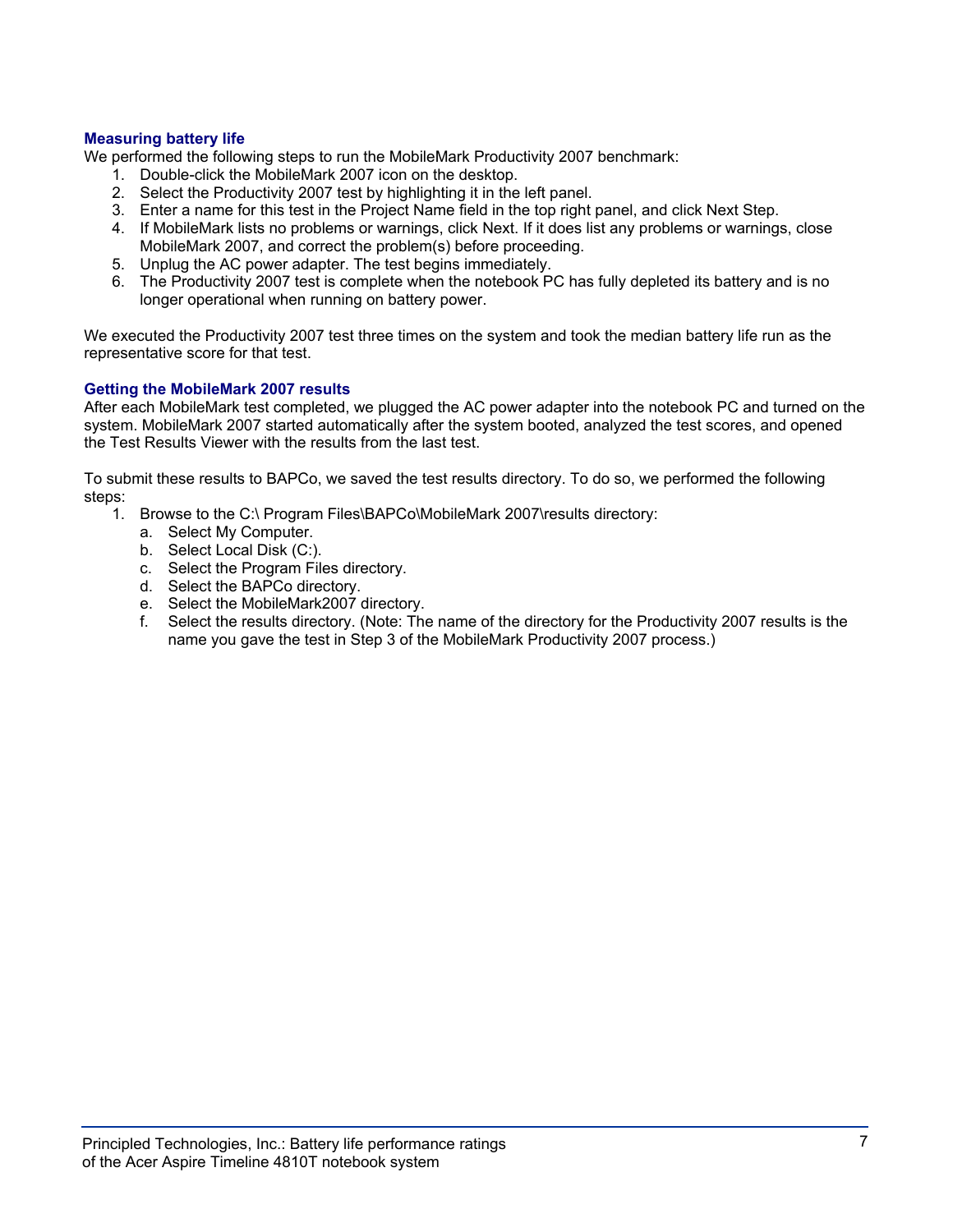# **Appendix A – Test system configuration information**

Figure 4 provides detailed configuration information about the Acer Aspire Timeline 4810T notebook system.

| <b>System</b>                                                  | <b>Acer Aspire Timeline 4810T</b><br>Intel Core 2 Solo SU3500<br>1.4GHz |
|----------------------------------------------------------------|-------------------------------------------------------------------------|
|                                                                |                                                                         |
| <b>General</b>                                                 |                                                                         |
| Processor and OS kernel: (physical, core, logical)/(UP,<br>MP) | 1P1C1L/UP                                                               |
| Number of physical processors                                  | 1                                                                       |
| Single/dual-core processors                                    | Single                                                                  |
| System power management policy                                 | MobileMark 2007                                                         |
| Processor power-saving option                                  | Enhanced Intel SpeedStep Technology                                     |
| System dimensions (length x width x height)                    | 13.32" x 9.45" x 0.94" (front)/1.14" (back)                             |
| System weight                                                  | 4 lbs. 6 oz.                                                            |
| <b>CPU</b>                                                     |                                                                         |
| Vendor                                                         | Intel                                                                   |
| Name                                                           | Core 2 Solo                                                             |
| Model number                                                   | SU3500                                                                  |
| Stepping                                                       | R <sub>0</sub>                                                          |
| Socket type and number of pins                                 | Socket P (478)                                                          |
| Core frequency (GHz)                                           | 1.4                                                                     |
| Front-side bus frequency (MHz)                                 | 800                                                                     |
| L1 cache                                                       | 32 KB + 32 KB                                                           |
| L <sub>2</sub> cache                                           | 3 MB                                                                    |
| <b>Platform</b>                                                |                                                                         |
| Vendor                                                         | Acer                                                                    |
| Motherboard model number                                       | Aspire 4810T                                                            |
| Motherboard chipset                                            | Intel GS45                                                              |
| Motherboard revision number                                    | 07                                                                      |
| System serial number                                           | 91901082920                                                             |
| Bios name and version                                          | Insyde V1.10 (04/29/2009)                                               |
| <b>BIOS</b> settings                                           | Default                                                                 |
| <b>Memory module(s)</b>                                        |                                                                         |
| Vendor and model number                                        | Elpida                                                                  |
| <b>Type</b>                                                    | PC3-8500                                                                |
| Speed (MHz)                                                    | 1,066                                                                   |
| Speed running in the system (MHz)                              | 800                                                                     |
| Timing/latency (tCL-tRCD-tRP-tRASmin)                          | $6 - 6 - 6 - 15$                                                        |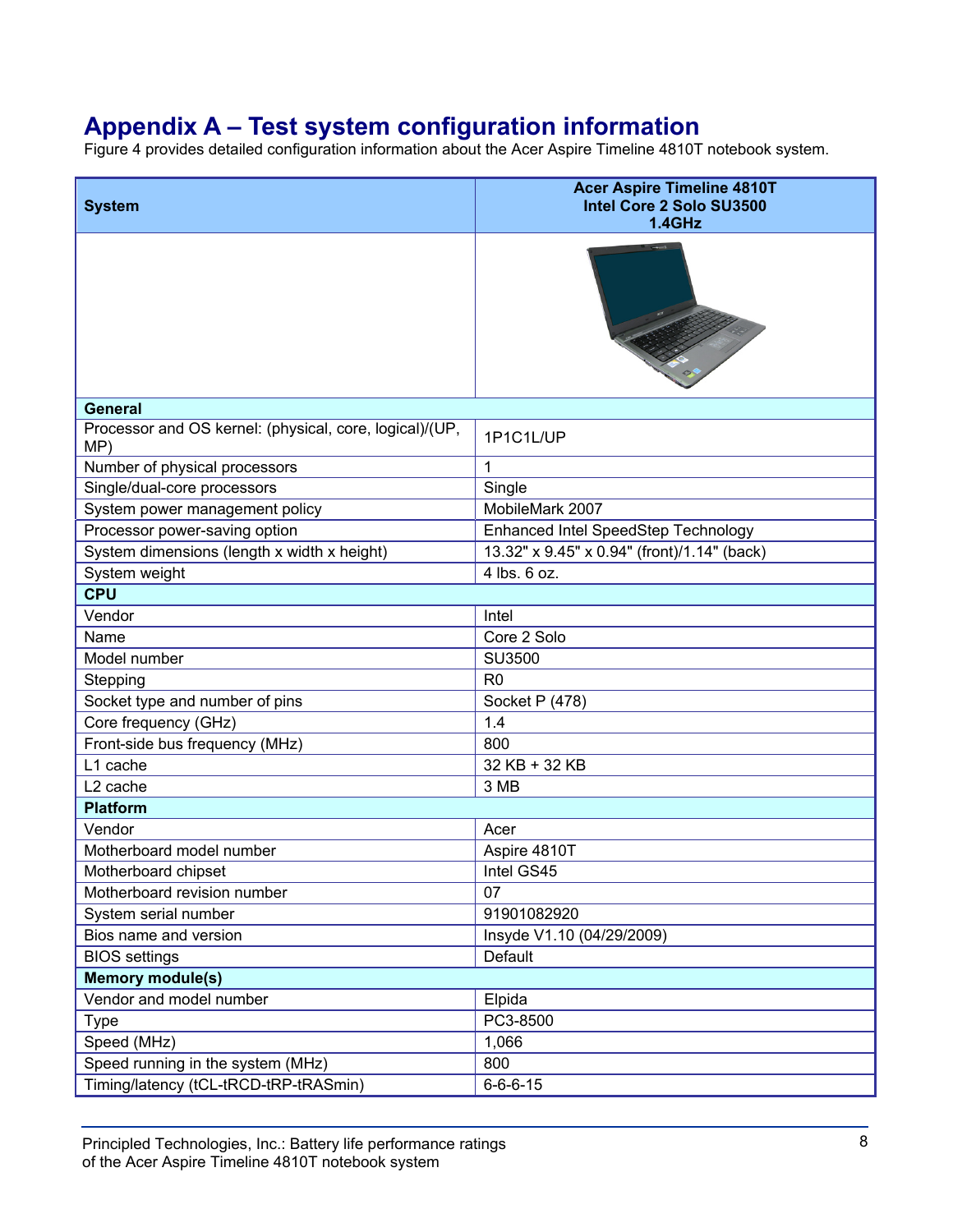| <b>System</b>                                  | <b>Acer Aspire Timeline 4810T</b><br>Intel Core 2 Solo SU3500<br>$1.4$ GHz |
|------------------------------------------------|----------------------------------------------------------------------------|
| Size (MB)                                      | 4096                                                                       |
| Number of memory module(s)                     | 2                                                                          |
| Chip organization (single-sided, double-sided) | Double-sided                                                               |
| Channel (single/dual)                          | Dual                                                                       |
| <b>Hard disk</b>                               |                                                                            |
| Vendor and model number                        | Western Digital WD3200BEVT-22ZCTO                                          |
| Size (GB)                                      | 320                                                                        |
| Buffer size (MB)                               | 8                                                                          |
| <b>RPM</b>                                     | 5,400                                                                      |
| <b>Type</b>                                    | SATA 3.0 Gb/s                                                              |
| Controller                                     | Intel 82801IM (ICH9-M)                                                     |
| Controller driver                              | Intel 8.8.0.1009 (02/11/2009)                                              |
| <b>Operating system</b>                        |                                                                            |
| Name                                           | Microsoft Windows Vista Home Premium x64                                   |
| <b>Build number</b>                            | 6001                                                                       |
| Service pack                                   | Service Pack 1                                                             |
| File system                                    | <b>NTFS</b>                                                                |
| Kernel                                         | ACPI x64-Based<br>PC                                                       |
| Language                                       | English                                                                    |
| Microsoft DirectX version                      | 10                                                                         |
| <b>Graphics</b>                                |                                                                            |
| Vendor and model number                        | Mobile Intel GMA 4500MHD                                                   |
| <b>Type</b>                                    | Integrated                                                                 |
| Chipset                                        | Mobile Intel 4 Series Express Chipset                                      |
| <b>BIOS</b> version                            | 1736.0                                                                     |
| Total available graphics memory (MB)           | 1,759                                                                      |
| Dedicated video memory (MB)                    | 64                                                                         |
| System video memory (MB)                       | 64                                                                         |
| Shared system memory (MB)                      | 1,631                                                                      |
| Resolution                                     | 1,366 x 768 x 32 bit                                                       |
| <b>Driver</b>                                  | Intel 7.15.10.1666 (02/26/2009)                                            |
| Sound card/subsystem                           |                                                                            |
| Vendor and model number                        | Realtek High Definition Audio, Intel High Definition<br>Audio HDMI         |
| <b>Driver</b>                                  | Realtek 6.0.1.5830 (04/10/2009), Intel 6.10.0.2067<br>(09/22/2008)         |
| <b>Ethernet</b>                                |                                                                            |
| Vendor and model number                        | Atheros AR8131 PCI-E Gigabit                                               |
| <b>Driver</b>                                  | Atheros 1.0.0.10 (02/22/2009)                                              |
| <b>Wireless</b>                                |                                                                            |
| Vendor and model number                        | Intel WiFi Link 5100 AGN                                                   |
| <b>Driver</b>                                  | Intel 12.1.2.1 (09/25/2008)                                                |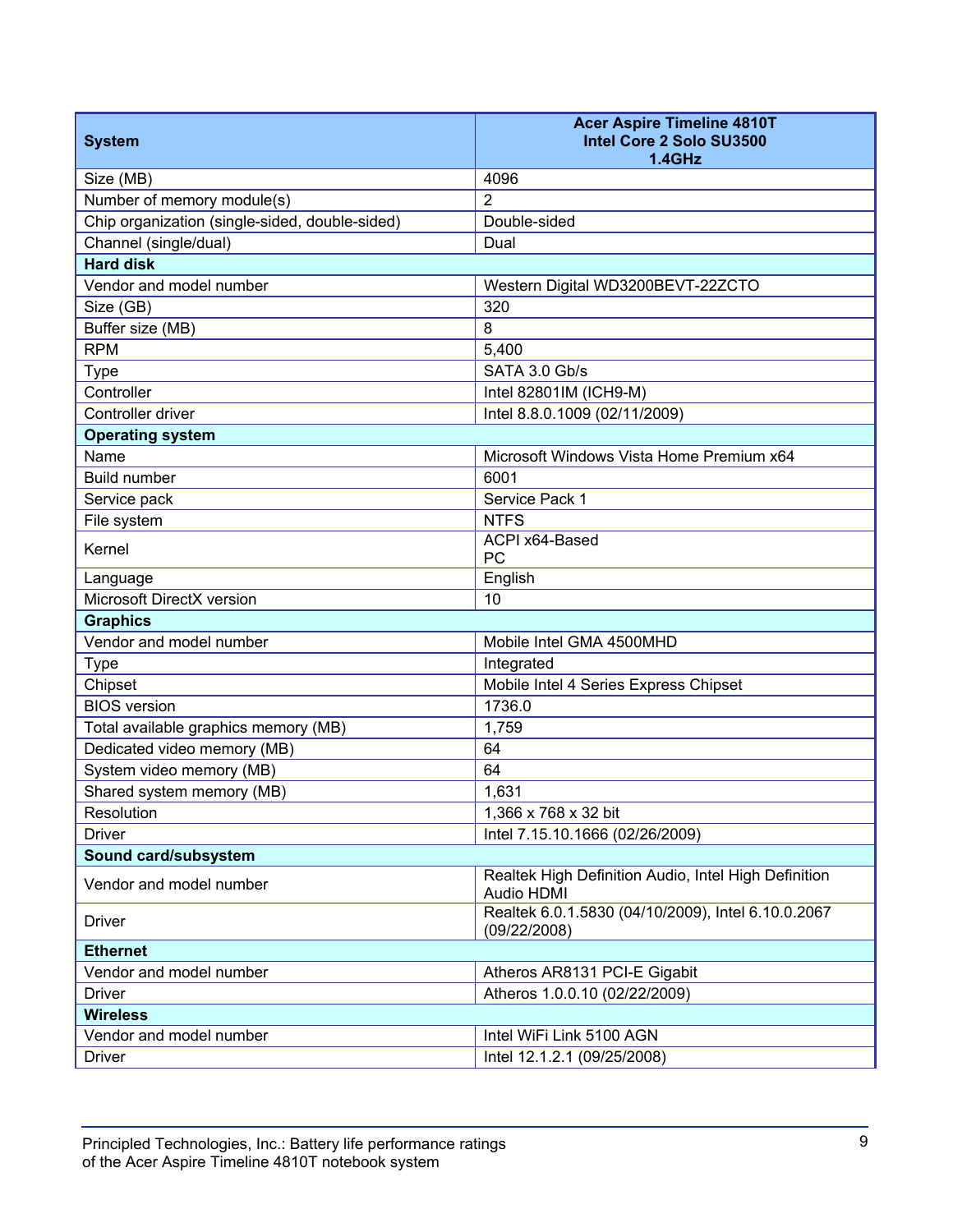| <b>System</b>                  | <b>Acer Aspire Timeline 4810T</b><br>Intel Core 2 Solo SU3500<br>1.4GHz |
|--------------------------------|-------------------------------------------------------------------------|
| <b>Optical drive(s)</b>        |                                                                         |
| Vendor and model number        | TSSTcorp TS-U633A                                                       |
| <b>Type</b>                    | DVD-RW                                                                  |
| <b>USB ports</b>               |                                                                         |
| <b>Number</b>                  | 3                                                                       |
| <b>Type</b>                    | <b>USB 2.0</b>                                                          |
| Other                          | Media card reader                                                       |
| IEEE 1394 ports                |                                                                         |
| Number                         | $\mathbf 0$                                                             |
| <b>Monitor</b>                 |                                                                         |
| LCD type                       | <b>LED-backlit TFT LCD</b>                                              |
| Screen size (inches)           | 14.0                                                                    |
| Refresh rate (Hz)              | 60                                                                      |
| <b>Battery</b>                 |                                                                         |
| <b>Type</b>                    | Acer AS09D56 Lithium-ion                                                |
| Size (length x width x height) | 10.75" x 2" x .75"                                                      |
| Rated capacity                 | 5,800mAh/10.8V (63Wh)                                                   |
| Weight (ounces)                | 11 oz.                                                                  |

**Figure 4: Detailed system information for the Acer Aspire Timeline 4810T notebook system.**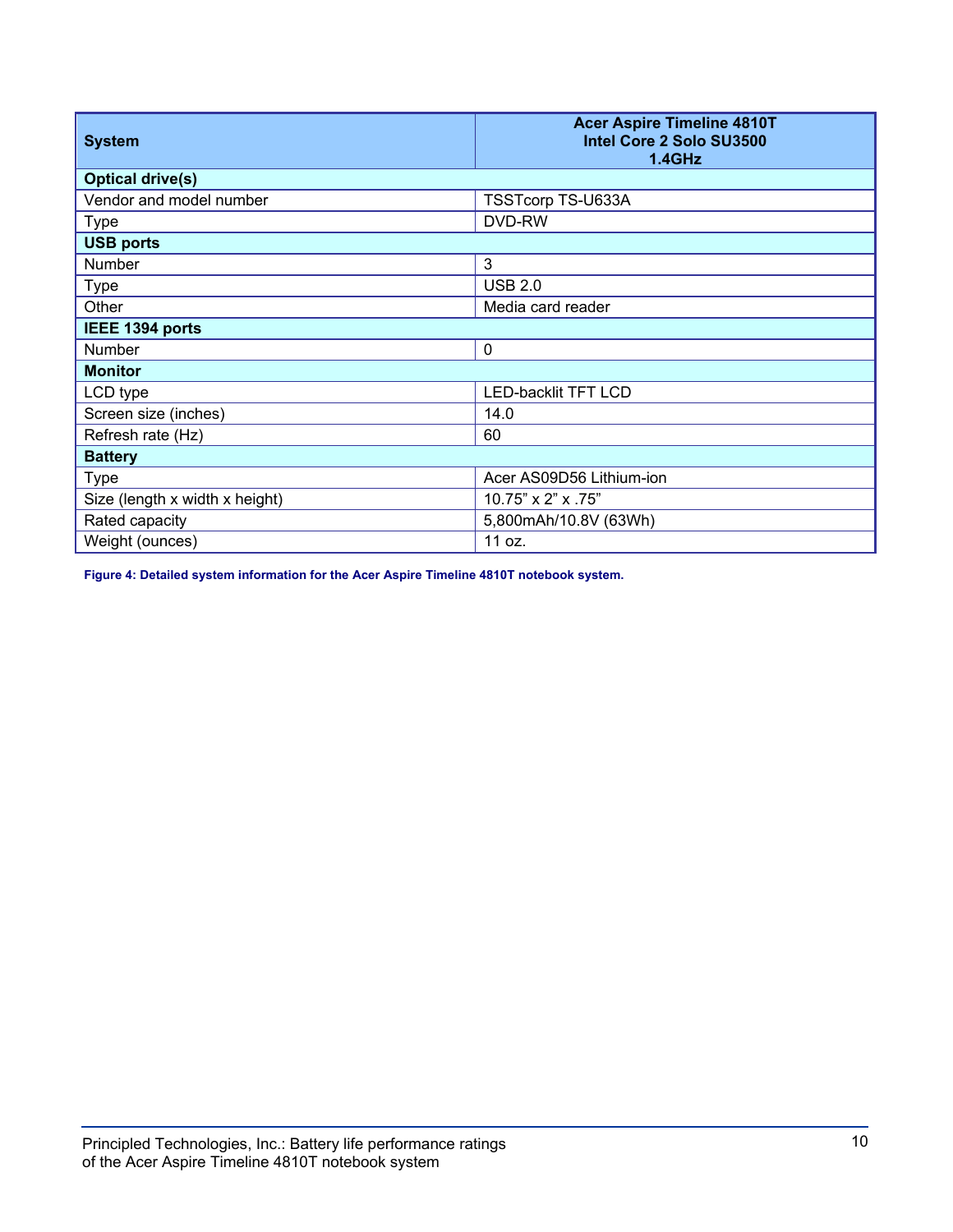# **Appendix B – Complete test results**

Figure 5 presents the complete MobileMark 2007 Productivity 2007 test results for the Acer Aspire Timeline 4810T notebook system. We conducted one conditioning run followed by three Official MobileMark 2007 Productivity 2007 runs.

|                                                                               | <b>Acer Aspire Timeline</b><br>4810T (77 nits) |
|-------------------------------------------------------------------------------|------------------------------------------------|
| <b>MobileMark 2007 Productivity 2007</b>                                      |                                                |
| MobileMark 2007 - Productivity 2007 - Performance Qualification score - Run 1 | 115                                            |
| MobileMark 2007 - Productivity 2007 - Performance Qualification score - Run 2 | 115                                            |
| MobileMark 2007 - Productivity 2007 - Performance Qualification score - Run 3 | 114                                            |
| MobileMark 2007 - Productivity 2007 - Battery Life score (minutes) - Run 1    | 540                                            |
| MobileMark 2007 - Productivity 2007 - Battery Life score (minutes) - Run 2    | 525                                            |
| MobileMark 2007 - Productivity 2007 - Battery Life score (minutes) - Run 3    | 534                                            |

**Figure 5: MobileMark 2007 Productivity 2007 scores for Acer Aspire Timeline 4810T notebook system we tested.**